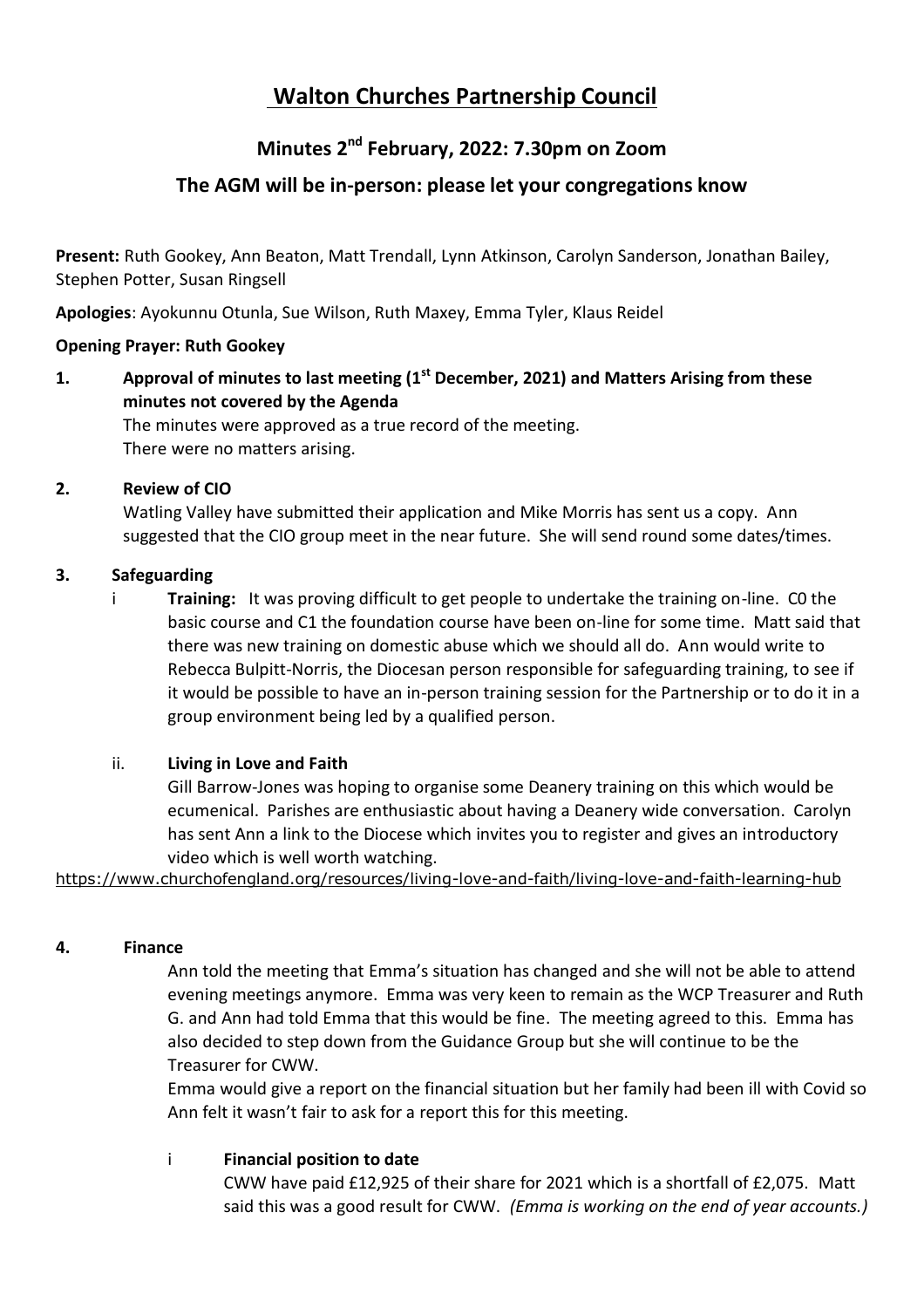Matt reported a surplus of £5K this year for All Saints after an amazing response from the congregation in the last quarter. St. Mary's had broken even; an excellent result all things considered and Christ the King budgeted for a deficit but ended up with surplus of £5k.

Steve said that monies had been received from the on-line congregation and Matt said we are also receiving money this way.

#### iii **Budget and shares for 2022**;

This was discussed at the last meeting.

#### **5. 2022: The outlook for this year and beyond**

Ann said that as Ruth M's contract finishes in 2025 perhaps now is the time to begin planning for this. Steve said that this is overlapping with the CWW Reference Group and this is being explored at this time.

CWW are preparing a report for this Partnership. It was felt that CWW should begin this conversation but then bring their ideas to this meeting. Steve said that Ruth M and CWW are aware of this but they want to advance this to a point where others can be brought in. This is what they are currently doing.

Steve said that the idea of another minister being appointed is not expected to happen but there are resources for other types of appointments, for example a family or youth worker may be more appropriate. Would this be a good idea across the partnership as a whole. Ann said that this would impact on Matt and Ruth G and Matt said he had reservations about a full-time person working across the partnership. Once time is divided over 5 churches it ends up with 1 day a week and difficult decisions. Steve said this is just an example and Carolyn said this is a long-term process. Ann asked if we could have a full report from CWW as we need to be discussing it with a wider audience sooner rather than later. Carolyn and Steve will take this back to CWW.

#### **6. CWW Reference Group**

Steve said that John Robertson has stepped down now that the Mission Partnership has closed and Pauline Barnes has retired. Steve said they are thinking of how to restructure the reference group membership. There should be representation from the wider MK. Matt said that Alison Drury would be a good person to be on it if she was willing to accept this. Steve said he would contact her.

#### **7. Ministry**

#### **i. Lent plans:**

Ruth G said they were hoping to run partnership wide Lent groups. Matt asked if there was any suggestions for topics. Steve suggested HOPE and Matt suggested Tom Wright's book Surprised by Hope which had a six session study guide. The different aspects of hope sounded fabulous.

Ruth G suggested we do a mix of zoom and in-person groups.

#### **ii Week of Guided Prayer:**

Ruth M reported that she had been in contact with the Prayer Guides and is waiting to hear back from them all. She asks that the Partnership agree a budget of £300 (£200 in order to give a £20 voucher to each Prayer Guide for their time and then £100 to cover travel costs. There will be some income that may cover things. All agreed the budget figure of £300.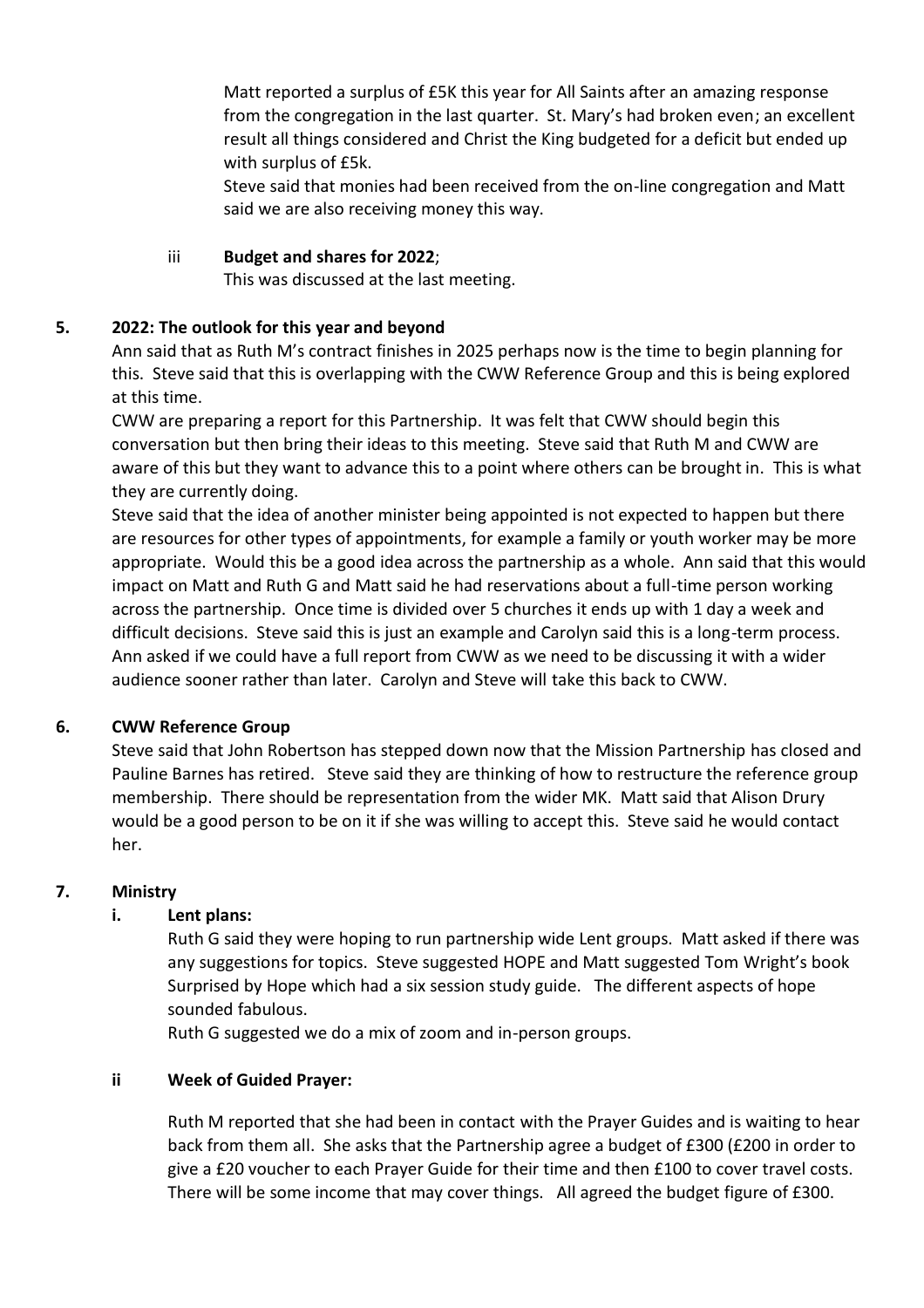#### **iii Queen's Platinum Jubilee**

Matt said he feels this should be at local community level. There were street parties being organised! All agreed that local level was best.

## **8. Environmental Update**

Jonathan said he had been looking at the eco-church website. Shouldn't we be starting a selfassessment? Lynn said a group of people need to do this: it is a lot of work. Every building and situation is different and so will the answers be.

## **9. Closure of Mission Partnership**

Matt reported that the Mission Partnership is being wound up. The reason is that the Partnership itself is being dissolved and hence no employees. What is left of the finances and reserves will hopefully provide a good redundancy payment for John and Ann Harries. Ruth G said that there was a meeting tomorrow for clergy and lay leaders to share how we felt this situation had been handled. It is also looking at how things will go forward. The ecumenical churches are not the only churches in MK.

The partnership is voluntary, so there are practical outcomes:

- 1. There will be a request for continued subs to MP would we be happy to support this? The meeting said yes the are happy to support this, which is just over £1K, for a year to see how it works out.
- 2. Churches Together have to be consulted. Lynn said if we go our separate ways it can be really hard.
- 3. Do we also need an informal association too?

# **10. Congregational Round Up**

#### **Community Church - Christ the King**

Ruth is looking at basics. Jesus, mission, God's Word and Commitment Sunday A lot of people coming in, which is very positive.

Renew is every Tuesday and numbers are building.

# **CWW (Churches Without Walls)**

Ruth M reported that CWW held their first dinner church last Sunday, relaxed teens and zoom kids going well.

#### **St. Mary's, Wavendon**

Jonathan reported that numbers are coming back to in person services. Still masking up etc. Quiz night on zoom

Coffee mornings are starting again too.

#### **All Saints, Milton Keynes Village**

Carolyn reported that All Saints news was similar to St Mary's and they are starting coffee after services.

#### **Roman Catholic Church**

Klaus was not able to be at the meeting.